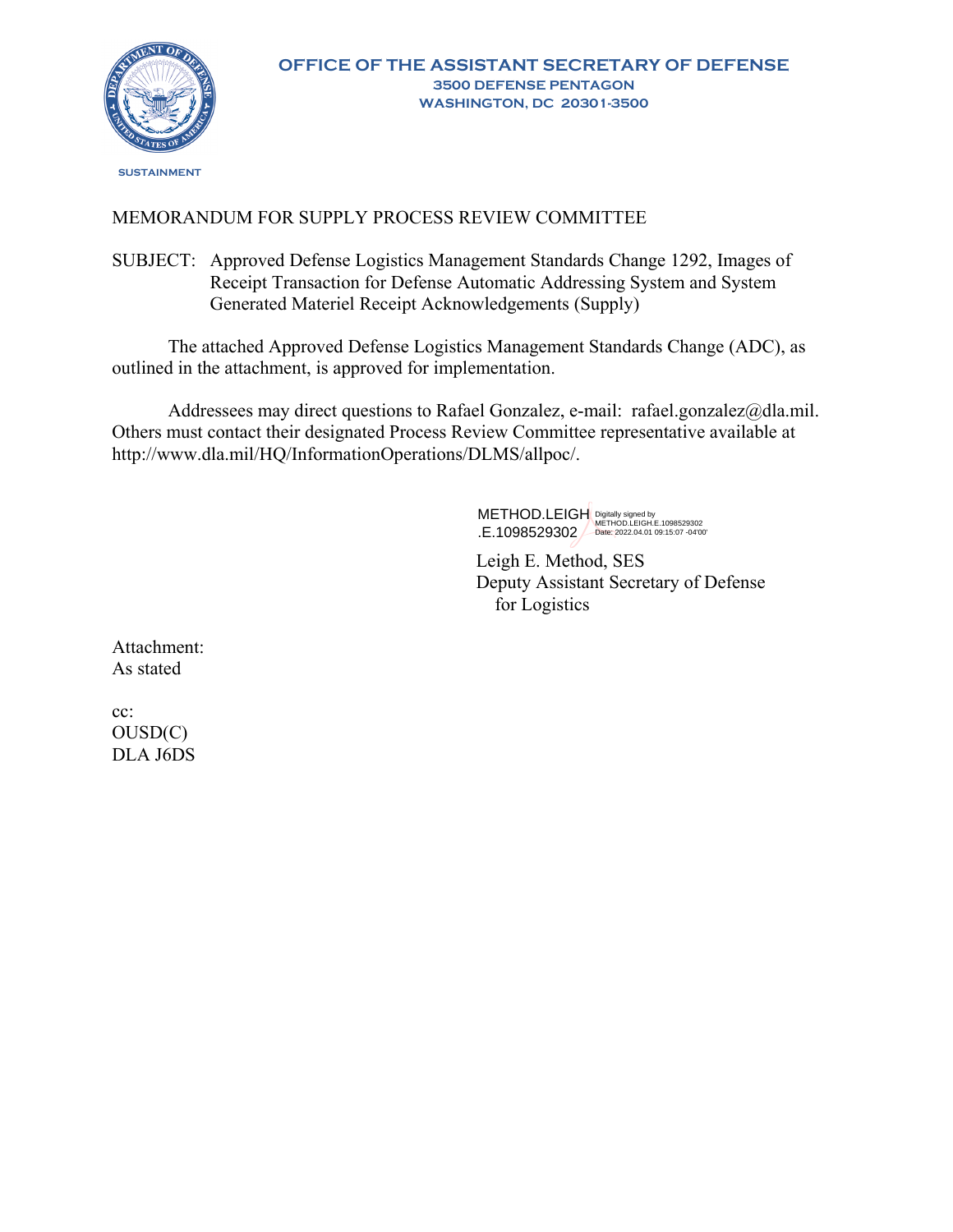# **ADC 1292**

# **Images of Receipt Transaction for DAAS** and System Generated **Materiel Receipt Acknowledgements (MRA) (Supply)**

## **1. ORIGINATING SERVICE/AGENCY AND POC INFORMATION:**

Technical/Functional POC: Mr. Rafael Gonzalez, e-mail: [Rafael.Gonzalez@dla.mil](mailto:Rafael.Gonzalez@dla.mil)

## **2. REFERENCES:**

**a.** DLM 4000.25, Volume 2, Chapter 13, Materiel Receipt

**b.** DoDM 4140.01, Volume 5, Delivery of Materiel, Change 1, September 17, 2018.

**c.** Approved DLMS Change (ADC) 1343, Missing Materiel Receipt Acknowledgement (MRA) Closeout, June 21, 2021.

**d.** DLM 4000.25, Volume 2, Chapter 10, Materiel Receipt Acknowledgement

**e.** DLM 4000.25, Volume 6, Logistics Systems Interoperability Support Services, Chapter 4, Pipeline Measurement

**f.** Joint Supply PRC/JPIWG Meeting Minutes 14-1 October 22-23, 2014

**3. APPROVED CHANGE(S):** Changes from the proposed to approved change are identified in green shade text.

## **a. Brief Overview of Change:**

**(1)** Updates DLM 4000.25 Volume 2, Chapter 13 (Reference 2.a.) procedures in accordance with DoDM 4140.01, Volume 5, Delivery of Materiel (Reference 2.b.). The DoDM 4140.01 requires DoD Components to send an image of the receipt transaction to Defense Automatic Addressing System (DAAS) under certain scenarios where the Component does not need to report the receipt of assets to an external automated information system (AIS) via DAAS.

**(2)** Authorizes DAAS to create and transmit Material Receipt Acknowledgements (MRAs) on behalf of the services when needed. This part of the change supports the opt-out options for MRA close-out procedures under Reference 2.c.

**(3)** Enables the Logistics Metrics Analysis Reporting System (LMARS) to calculate logistic response time (LRT) using images of receipt transactions when the original receipt or the MRA is not available.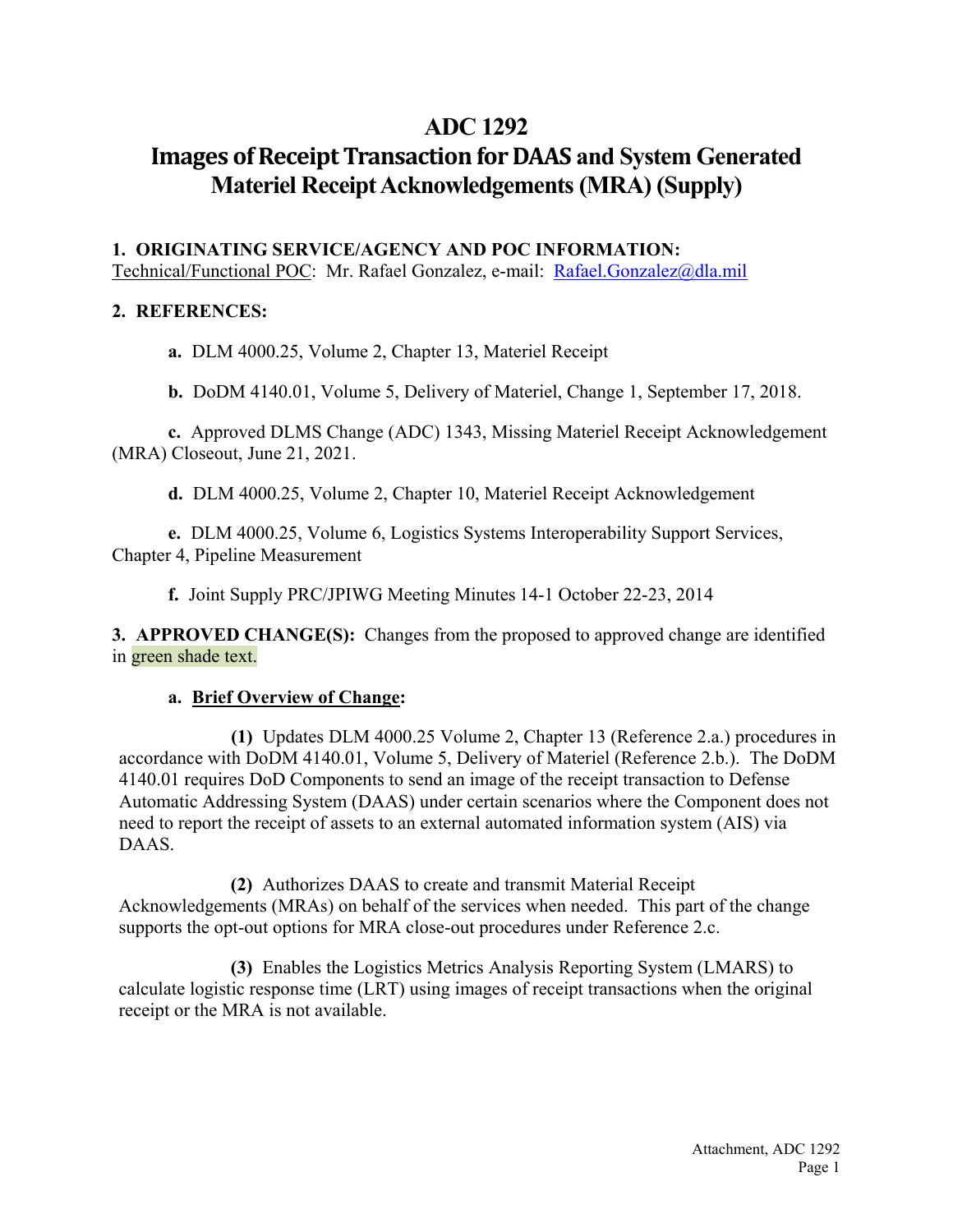### **b. Background:**

**(1)** On October 22-23, 2014, the Joint Supply Process Review Committee (PRC) 14-01 and Joint Physical Inventory Work Group (JPIWG) members met to discuss the accountability of materiel while in maintenance (Reference 2.f.). The members reported a large volume of receipts recorded directly in the Service systems in which the materiel is received without exiting a receipt transaction to the materiel owner and enterprise systems via DAAS. Consequently, DoD may not have visibility of all materiel receipts and cannot properly calculate LRT. Contributing to this matter is the lack of an MRA that would close out the shipment. An outcome of this meeting was, ODASD(Logistics) agreed to change the policy and require DoD Components to transmit receipt images to DAAS for the defined scenario. DoDM 4140.01, Volume 5, Enclosure 3, paragraph 7.a.(3)(c), Receipt Processing, Delivery of Materiel shows:

*"(3) Send an image of the receipt transaction to Defense Automatic Addressing System in accordance with the procedures in Volume 6 of Reference (p) for all receipts of materiel from the wholesale level, e.g.:* 

*(a) Lateral redistributions and depot level reparables that have been directed by the ICP or integrated materiel manager.* 

*(b) Organic or commercial items shipped directly from maintenance.* 

*(c) Receipts for that have been items performed internally by Component personnel within a Component AIS without the processing of a receipt transaction to the owner through the Defense Automatic Addressing System."*

**(2)** ADC 1343 (Reference 2.c.), established procedures to administratively close outstanding orders when the wholesale ICP (source of supply) receives no MRA. The Integrated Project Team requested additional changes to the approved change to include options to prevent administrative closure of outstanding orders lacking MRA. One of the options provided under ADC 1343 is the use of system generated MRAs as described in this change. A system generated MRA is the same as a regular MRA but created and transmitted by DAAS based on a receipt transaction. This process is available to all DoD Components and can only be used when requested.

## **c. Approved Change in Detail:**

**(1)** To comply with DoDM 4140.01 Volume 5 Delivery of Materiel, DoD Component systems will transmit images of receipts to DAAS for materiel shipped from the wholesale level for:

**(a)** Lateral redistributions and depot level reparables that have been directed by the Inventory Control Point (ICP) or integrated materiel manager,

**(b)** Organic or commercial items shipped directly from maintenance.

**(c)** Receipts that have been performed internally by Component personnel within a Component AIS without processing a receipt transaction to the owner through DAAS.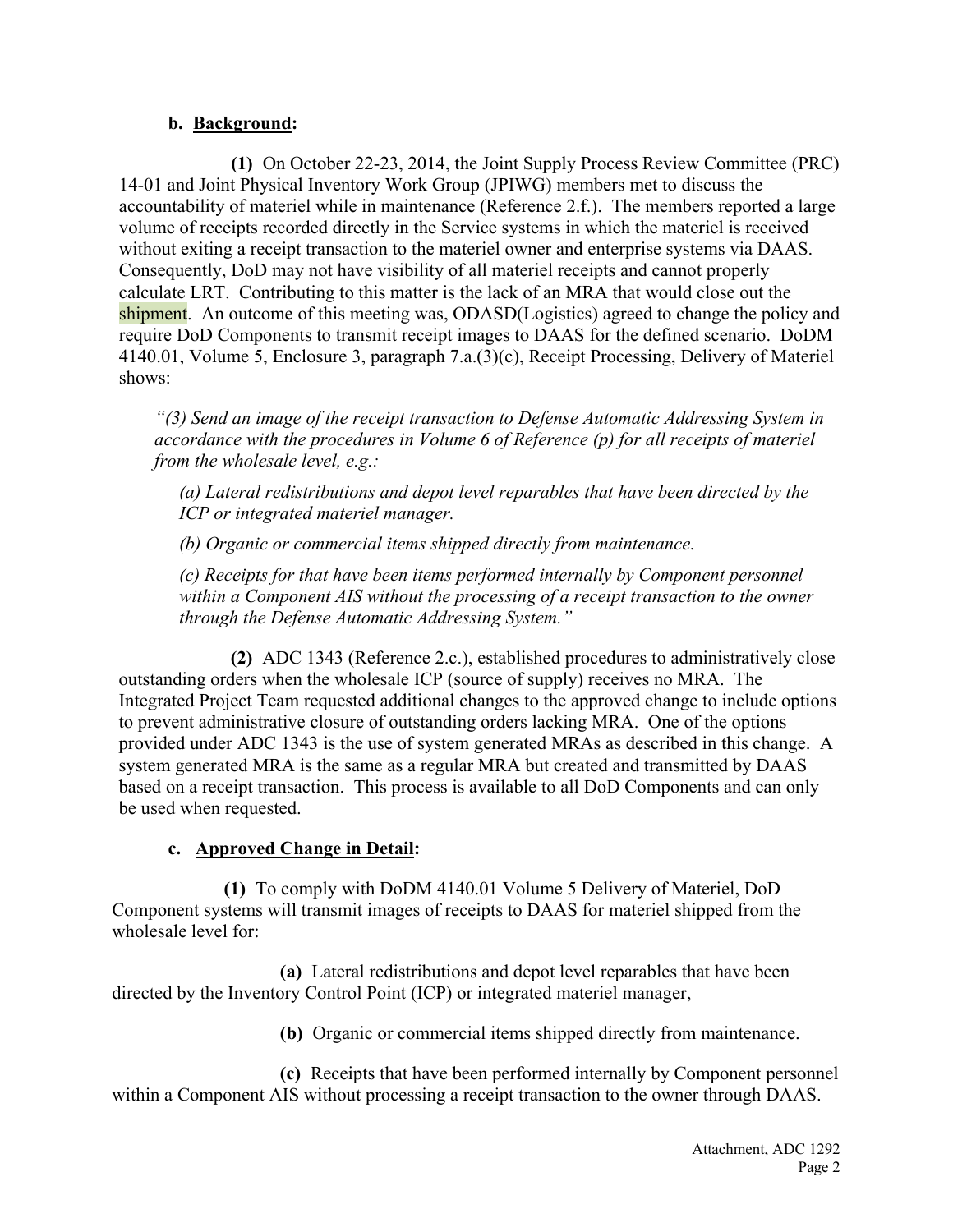**(2)** The DoD requirement to transmit an image receipt transaction will also apply to legacy systems using the legacy DIC DZK transaction. However, the system generated MRA process is not available for systems under legacy environments.

**(3)** The Component will send the image of receipt transaction to Routing Identifier Code (RIC) SGA.

**(4)** DoD policy requires Components to implement the MRA process in their respective AIS. However, not all Components AISs can transmit MRAs today. This change also allows DoD Components to create and transmit a system generated MRA using DAAS services. The use of system generated MRAs is an alternative for Components unable to generate MRAs on their own systemically but still need to comply with MRA policy.

**(a)** To use this process, Components will transmit the original or image of receipt transaction and cite RIC SGA (DAAS) (qualifier ZD in the 2/N101/210 segment) as party to receive copy (qualifier PK in the 2/N106/210 segment). The Component will use another loop to identify the RIC destination for the MRA as Party to Receive Reports (qualifier ZD in the 2/N101/210 segment). DAAS will then create and transmit the MRA based on the image of receipt transaction.

**(b)** System generated MRAs comply with the MRA requirements documented in the DLM 4000.25, Chapter 10, Materiel Receipt Acknowledgement (Reference 2.d.) and with the MRA administrative closeout procedures. The expectation is for DoD Components using system generated MRAs to transmit the appropriate receipt (original or image) transaction to DAAS in real time. This will enable DAAS to transmit the system generated MRAs in compliance with the time standards in Chapter 10.

**(c)** System generated MRAs will not happen unless the DoD Component directs DAAS to do so via the receipt transaction.

**(5)** This change revises the DLMS 527R Receipt Implementation Convention (IC) to add the necessary DLMS notes and authorize transmission of images of receipt to DAAS as required in Reference 2.b. See Enclosure 1 for additional details.

**(6)** Lastly, this change authorizes DAAS to use an image of a receipt transaction required in Reference 2.b. to calculate the LRT when the original receipt or the MRA are not available. LMARS captures and reports LRT within the 12 logistics pipeline segments (Reference 2.e.). Each of the 12 pipeline segments captures unique logistic events, starting at Segment 1 Requisition Submission Time. Segment 12 is currently limited to the DLMS 527R MRA (legacy DIC DRA/DRB). To improve LMARS capabilities to calculate LRT, this change allows DAAS to expand receipt reporting in LMARS and capture additional receipt timestamps contained in the receipt image transactions when the original MRA is not available.

## **d. Revisions to Defense Logistics Manuals:**

**(1)** Update DLM 4000.25, Volume 2, Chapter 13, as shown in Enclosure 2

**(2)** Update DLM 4000.25, Volume 2, Chapter 10, as shown in Enclosure 2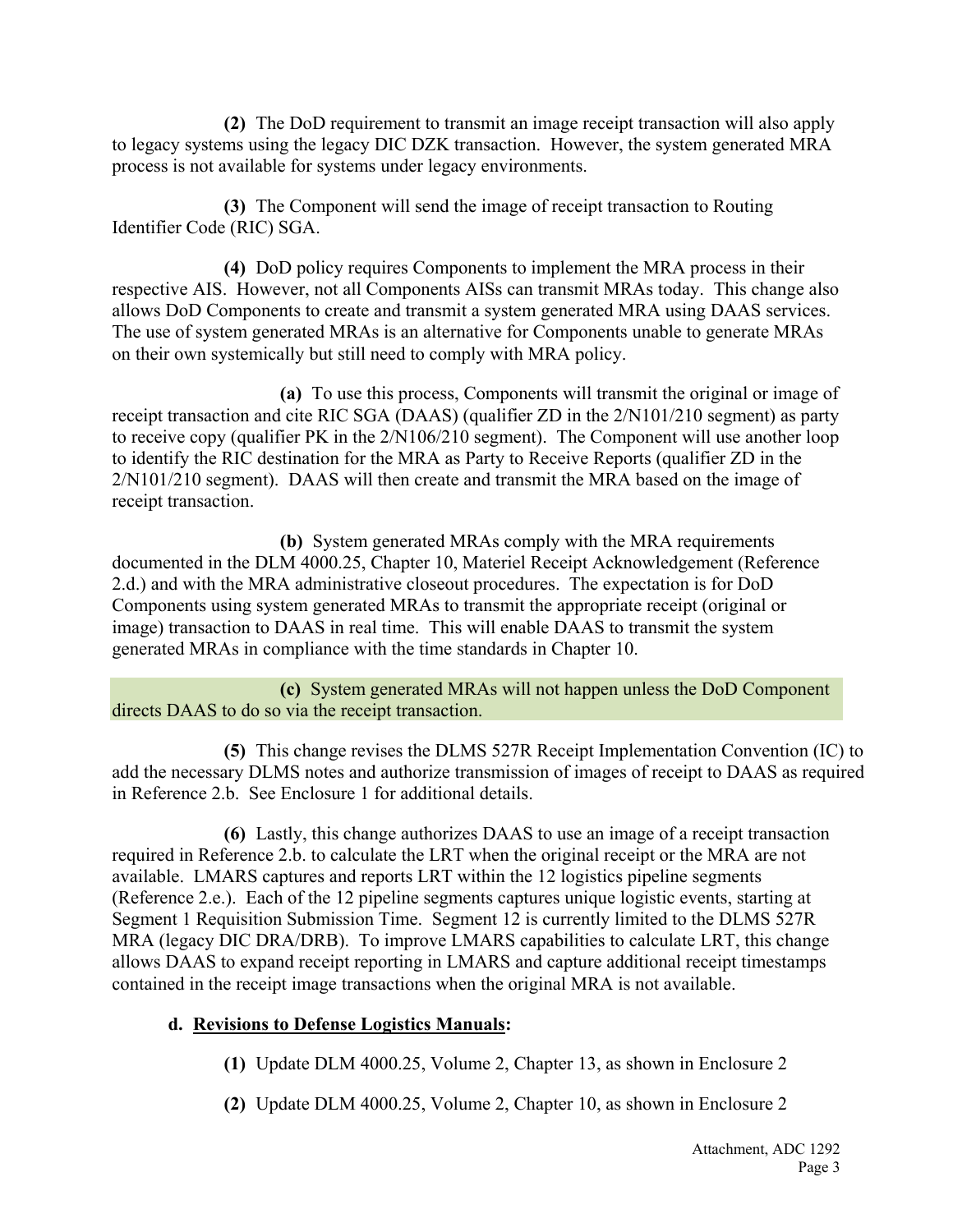**(3)** Update DLM 4000.25, Volume 6, Chapter 4, Pipeline Measurement

**e. Approved Transaction Flow:** For the system generated MRAs, the following transaction flow applies**:**

**(1)** The DoD Component (originator) performs the receipt process internally within its respective warehousing system. The system will transmit the original or image transaction to RIC SGA with the information corresponding to the materiel receipted. The transaction must indicate the ICP/storage activity that will receive the MRA. The Component may use an original or image of the receipt to request a system generated MRA.

**(a)** DAAS will create and route the system generated MRA to the applicable ICP only when the originator indicates SGA in the N101 segment and a second loop indicating the RIC where the MRA will be directed. This will allow the Components to have full control when the system generated MRAs are used or not.

**(b)** The receipt image transaction will feed several systems to include the Integrated Data Environment (IDE)/Global Transportation Network (GTN) Convergence (IGC), and LMARS when applicable.

**(2)** DAAS will use the information in the image transaction to create a system generated MRA and transmit accordingly.

**f. Alternatives:** Submit MRA transactions per existing DoD Policy/Procedures

**4. REASON FOR CHANGE:** Align receipt business rules in DLM 4000.25 with DoDM 4140.01, Volume 5.

## **5. ADVANTAGES AND DISADVANTAGES:**

**a. Advantages:** Provides greater visibility for receipts performed internally by DoD Components in their respective warehousing systems in compliance with DoDM 4140.01 Vol 5.

**b. Disadvantages:** None.

**6. ESTIMATED TIMELINE/IMPLEMENTATION TARGET:** There are several factors in this change that allow separate target implementations.

**a.** The requirements for DoDM 4140.01 Volume 5 as well as the LMARS changes will take effect upon approval. Components must review and plan for implementation at the earliest. Components will also coordinate with DAAS to ensure the image transaction can be processed accordingly. The target implementation should not exceed 5 years from approval.

**b.** With regards to the system generated MRAs, the target implementation correlates with ADC 1343. Components that are not able to submit MRAs are highly encouraged to implement this part of the change as soon as possible. By doing so, the system generated MRAs will significantly reduce outstanding orders awaiting receipt acknowledgements, therefore, avoiding the automatic close-out procedures.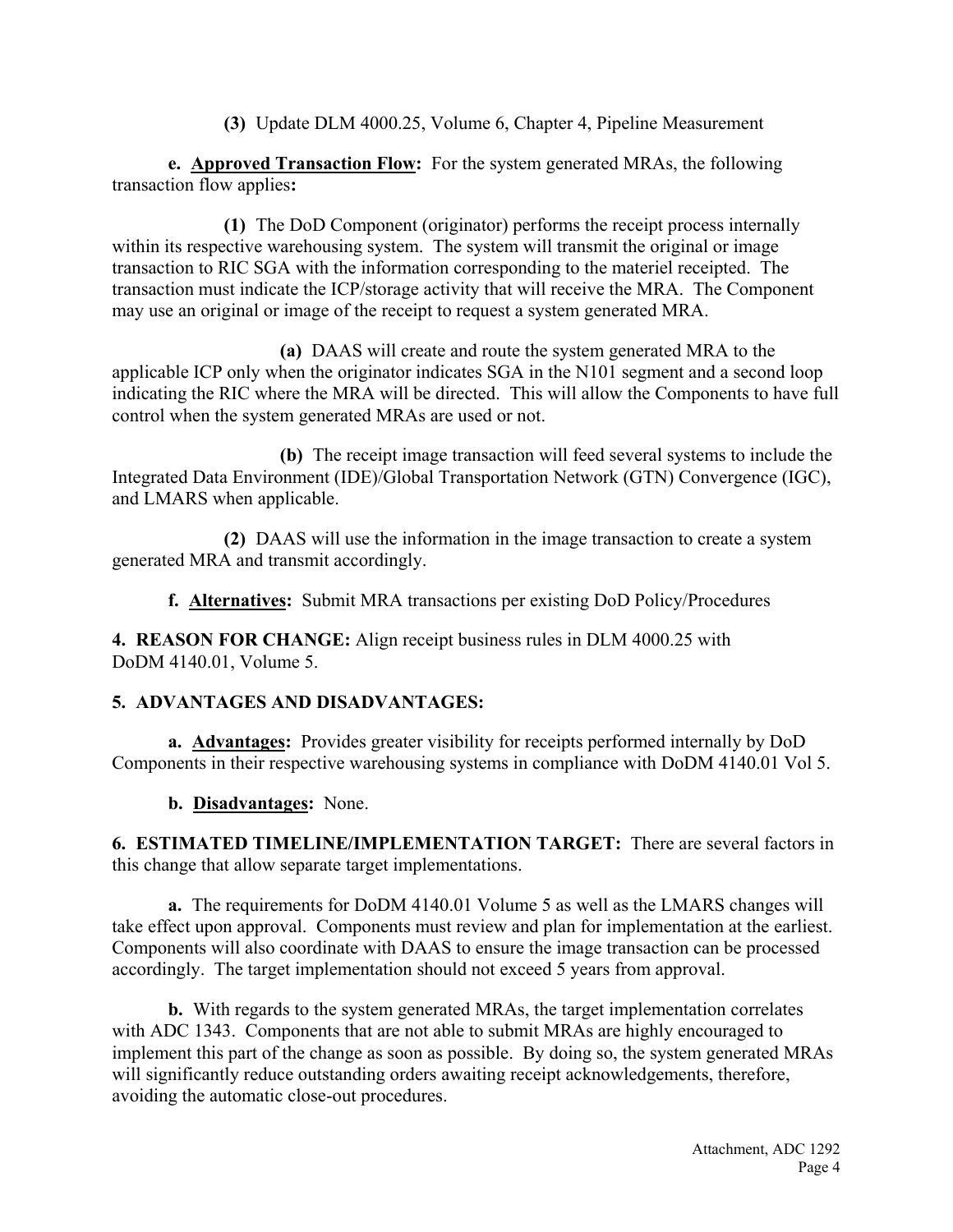**c.** US Navy Ordnance Information System (OIS) reports implementation of this PDC will require significant effort and will be completed no later than 2027, based on changes to Naval Operational Supply System (NOSS) or recoding, whichever comes sooner.

## **7. ESTIMATED SAVINGS/COST AVOIDANCE ASSOCIATED WITH**

**IMPLEMENTATION OF THIS CHANGE:** There are no known estimated savings or cost avoidance because of this change. However, DoD Components that implement the system generated MRAs procedures could potentially see significant savings in MRA implementation costs.

# **8. IMPACT:**

**a. New/Changes Data Elements:** No impact to DLMS data elements.

**(1) Automated Information Systems (AIS):** DoD Component AISs (DLMS and Non-DLMS compliant) must transmit images of receipts to DAAS for relevant receipts as stated in DoDM 4140.01 Volume 5. Impacted systems include but are not limited to the DLA Distribution's Warehouse Management System, Logistic Modernization Program (LMP), Navy Enterprise Resource Planning (ERP), and Defense Property Accountability System (DPAS) and others.

# **(2) Defense Automatic Addressing System (DAAS):**

**(a)** DAAS will route using Communication Routing Identifier (COMMRI) RUE0ZZH.

**(b)** When the original or image of receipt transaction (N101=SGA, and N106=PK) is received, DAAS will translate it into the MRA/DRA transaction as applicable and transmit to the party to receive report. Under DLMS, the system generated MRA will be routed to the ICP cited in the second loop under the 2/N101/210 segment.

**(c)** For LMARS, DAAS will use image of receipt timestamps when the original MRA is not available to calculate LRT segments as necessary.

# **9. Non-DLM Publications:**

**a.** Update reference (p) in the DoDM 4140.01, Volume 5, Delivery of Materiel to the DLM 4000.25, Defense Logistics Management Standards (DLMS).

**b.** DoD Components may need to update any local procedures as necessary to reflect the changes documented in this change.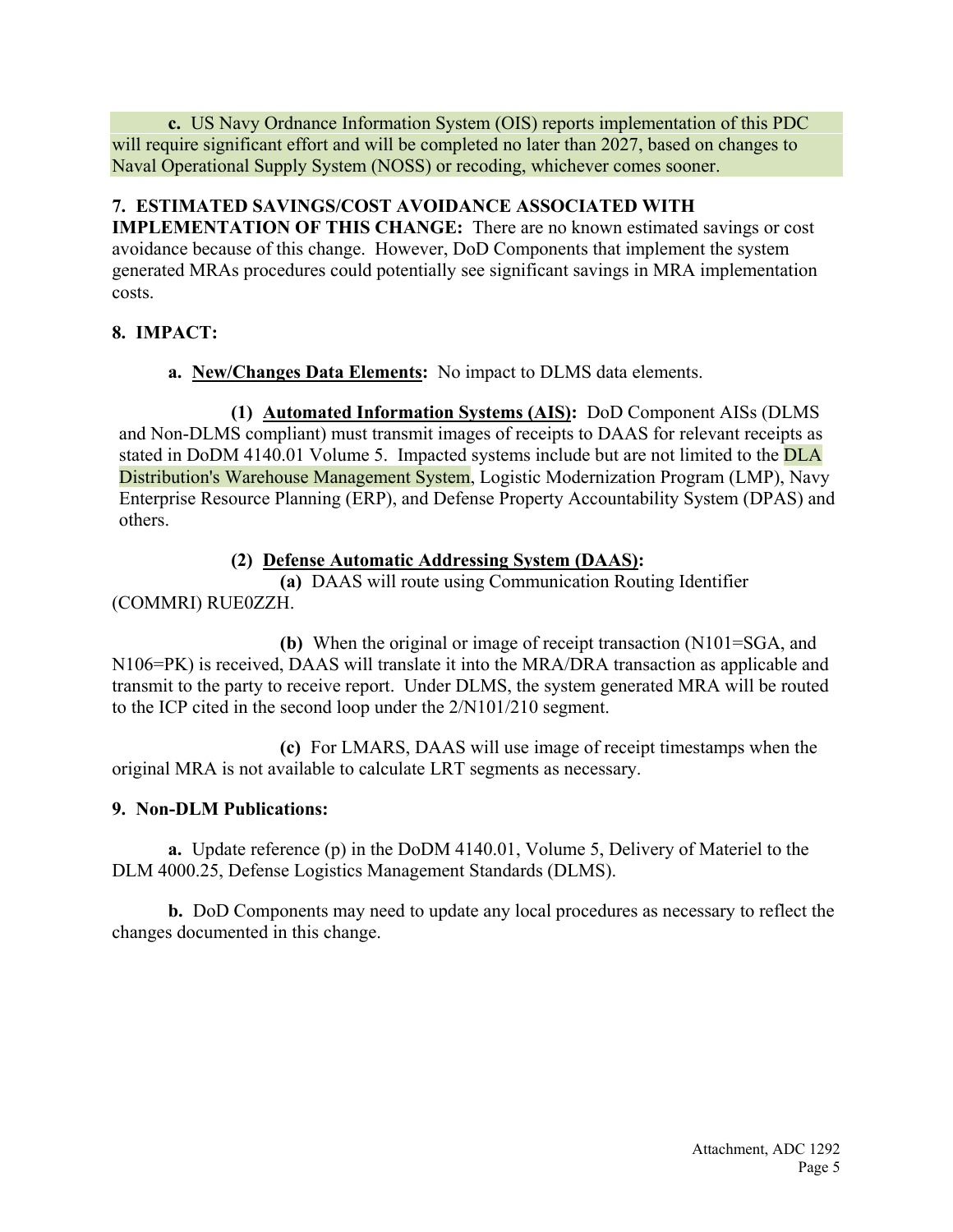## **10. PROPOSED DLMS CHANGE (PSC) 1292RESPONSE/COMMENT RESOLUTION:**

|    | Component  | Response/Comment                                                                                                                                                                                                                                                                                                                                                                                                                                                                  | <b>Disposition</b>                                                                                                                             |
|----|------------|-----------------------------------------------------------------------------------------------------------------------------------------------------------------------------------------------------------------------------------------------------------------------------------------------------------------------------------------------------------------------------------------------------------------------------------------------------------------------------------|------------------------------------------------------------------------------------------------------------------------------------------------|
| 1. | <b>DLA</b> | Concur with Comment.                                                                                                                                                                                                                                                                                                                                                                                                                                                              | Resolved as noted.                                                                                                                             |
|    |            | Comments:                                                                                                                                                                                                                                                                                                                                                                                                                                                                         |                                                                                                                                                |
|    |            | 1. Does this mean they will now be required to submit the                                                                                                                                                                                                                                                                                                                                                                                                                         | DEDSO Response.                                                                                                                                |
|    |            | image of receipt transaction regardless of where they<br>obtained the materiel? And, if they obtained materiel<br>outside of DLA, would the MRA still flow to EBS and<br>look the same? Recommendation: If materiel was<br>obtained outside of DLA's supply chain, it should be noted<br>but not submitted as a system generated MRA via the<br>image of receipt transaction. (known issue in which the<br>Navy submits MRA's systemically when receiving<br>materiel laterally.) | 1. Noted. (c) System<br>generated MRAs will not<br>happen unless the DoD<br>Component directs DAAS<br>to do so via the receipt<br>transaction. |
|    |            | 2. DLA Distribution DSS and WMS processes a 527R<br>MRA for all items received. In addition, for controlled<br>items, the DTEB 856A is received and DLA responds to<br>this at time of transaction receipt, as well as physical<br>receipt to the shipper. I do not know why DLA Warehouse<br>systems are listed as impacted within the PDC, nor do I<br>understand why DEDSO is adamant that DLA Warehouse<br>systems should request DAASC forward all the MRA's.                | 2. Noted. This change<br>documents an alternative for<br>DLA to provide MRAs in<br>lieu of making systems<br>changes to DSS/WMS.               |
| 1. | Navy       | Concur with Comment.                                                                                                                                                                                                                                                                                                                                                                                                                                                              | As noted.                                                                                                                                      |
|    |            | Comments:                                                                                                                                                                                                                                                                                                                                                                                                                                                                         | DEDSO response.                                                                                                                                |
|    |            | Ordnance Information System (OIS) reports<br>implementation of this PDC will require significant effort<br>and will be completed no later than 2027, based on<br>changes to NOSS or recoding, whichever comes sooner.                                                                                                                                                                                                                                                             | Noted in paragraph 6 above,<br>6. ESTIMATED<br>TIMELINE/IMPLEMENT<br>ATION TARGET.                                                             |
| 2. | Air Force  | Concur with comments.                                                                                                                                                                                                                                                                                                                                                                                                                                                             | As noted.                                                                                                                                      |
|    |            | Comment:                                                                                                                                                                                                                                                                                                                                                                                                                                                                          | DEDSO response.                                                                                                                                |
|    |            | 1. Recommend changing this sentence from<br>"Contributing to this is the lack of an MRA that would<br>close out the order" to "Contributing to this is the lack of<br>an MRA that would close out the shipment'.                                                                                                                                                                                                                                                                  | 1. Revised in ADC 1292.                                                                                                                        |
|    |            | 2. Add this sentence: DoD Components will have the<br>option to allow system generated MRAs to be forwarded<br>to shipment consignees.                                                                                                                                                                                                                                                                                                                                            | 2. Revised in ADC 1292.                                                                                                                        |
|    |            | 3. Change "DLA Warehousing System" to read "DLA<br>Distribution's Warehouse Management System"                                                                                                                                                                                                                                                                                                                                                                                    | 3. Revised in ADC 1292.                                                                                                                        |
|    |            | 4. There should be a mention of Defense Reutilization<br>and Marketing Service (DRMS) along with the inventory<br>control points (ICP) and storage activities here. (Page 10<br>(Enclosure 2))                                                                                                                                                                                                                                                                                    | 4. Noted. DLA Disposition<br>Services use the Turn-in<br>Receipt Acknowledge<br>(TRA) and not the MRA.                                         |
|    |            | 5. D035 has been designed to automatically send a MRA<br>transaction based on processing a receipt transaction for<br>20 plus years. It appears ILSS is also doing the exact<br>same thing.                                                                                                                                                                                                                                                                                       | 5. Noted in paragraph 6 of<br>ADC 1292.                                                                                                        |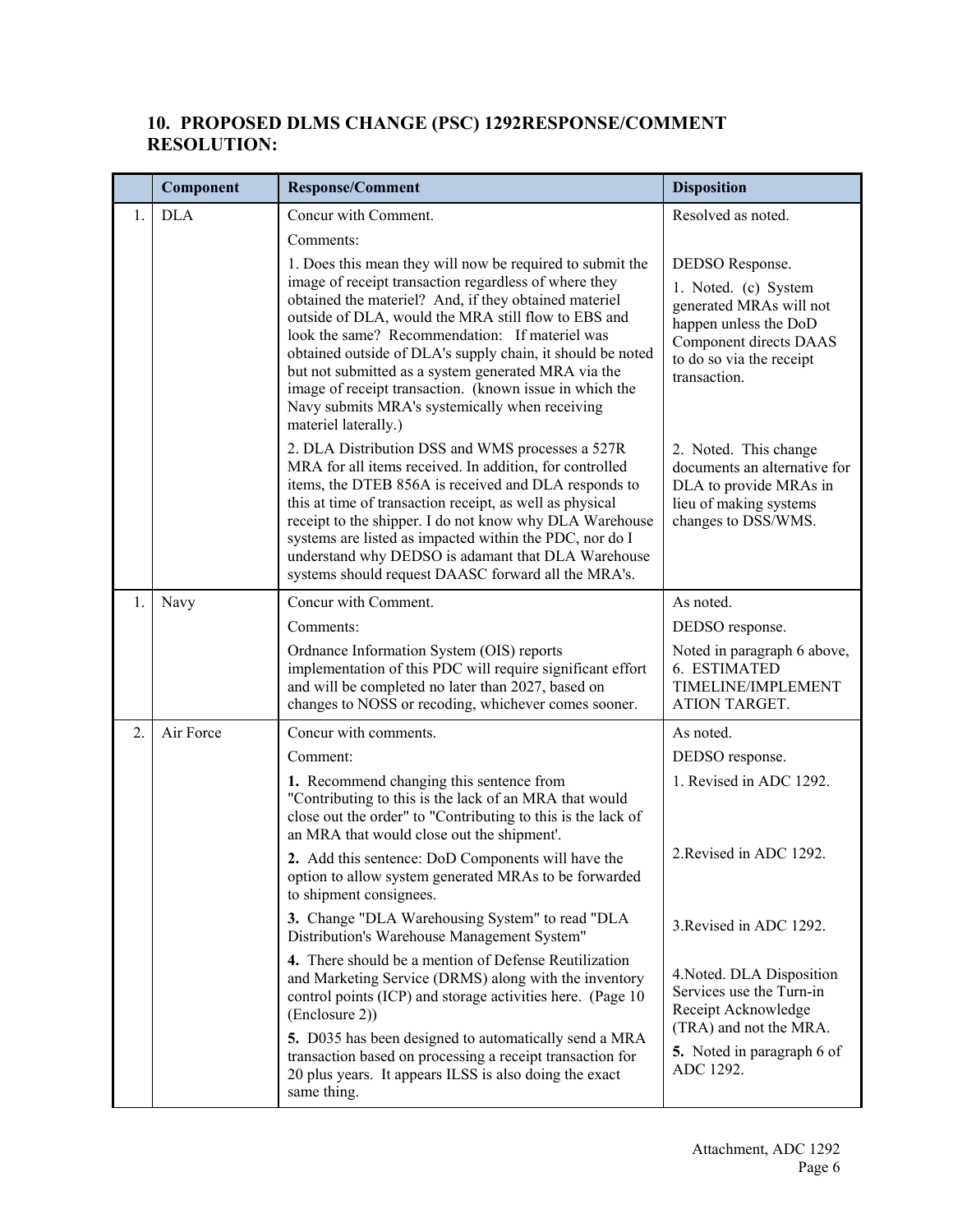| 3. | US Army           | Concur without Comment                                                                                                                                                                                                                                                                                                                                                                                   | As noted.<br><b>USARMY National Level -</b><br>HQ AMC G-3 Concurs on<br>$10/26/21$ (unofficial<br>response) |
|----|-------------------|----------------------------------------------------------------------------------------------------------------------------------------------------------------------------------------------------------------------------------------------------------------------------------------------------------------------------------------------------------------------------------------------------------|-------------------------------------------------------------------------------------------------------------|
| 4. | <b>USMC</b>       | Concur without comment.                                                                                                                                                                                                                                                                                                                                                                                  | As noted.                                                                                                   |
| 5. | <b>DAAS</b>       | Concur with comments.<br>This PDC directs DAAS to route the MRAs to the<br>COMMRI RUEOZZH. That COMMRI is specifically set<br>up to route transactions to LOTS. Therefore, there are no<br>changes required for LOTS. Since LMARS and MRA pick<br>up data from LOTS, these MRAs will be in both systems.<br>Consequently, if DMARS routes these to RUEOZZH as<br>described, the PDC will work correctly. | As noted.<br>DEDSO Response.<br>ADC 1292 revised to reflect<br>this comment.                                |
| 6. | <b>USTRANSCOM</b> | N/A                                                                                                                                                                                                                                                                                                                                                                                                      | N/A                                                                                                         |
| 7. | <b>GSA</b>        | None.                                                                                                                                                                                                                                                                                                                                                                                                    | None noted.                                                                                                 |
| 8. | ODASD (LOG)       | Not applicable.                                                                                                                                                                                                                                                                                                                                                                                          | Not applicable.                                                                                             |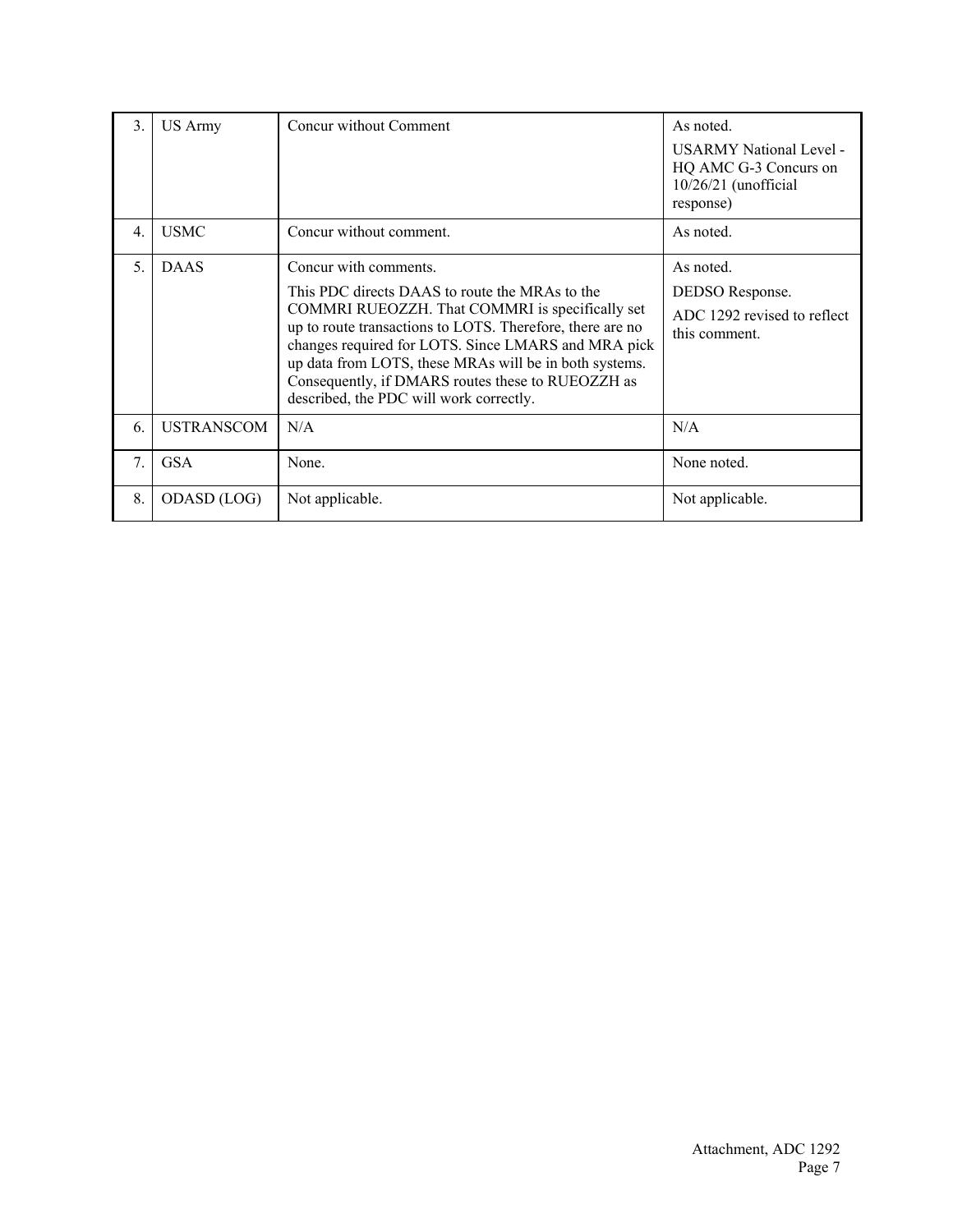# **Enclosure 1**

Revise DLMS 527R Receipt Implementation Convention as shown.

Changes are identified by *bold italics* and deletions by single strikethrough text

| DS# | <b>Location</b>                     | <b>DLMS 527R Revisions for Materiel Receipt</b>                                                                                                                                                                                                                                                                                                                                                                                                                                                                                                                                                                                                                                                                                                                                                                                                                                                                                                                                                                                                                                                                        | <b>Reason</b>                                                                     |
|-----|-------------------------------------|------------------------------------------------------------------------------------------------------------------------------------------------------------------------------------------------------------------------------------------------------------------------------------------------------------------------------------------------------------------------------------------------------------------------------------------------------------------------------------------------------------------------------------------------------------------------------------------------------------------------------------------------------------------------------------------------------------------------------------------------------------------------------------------------------------------------------------------------------------------------------------------------------------------------------------------------------------------------------------------------------------------------------------------------------------------------------------------------------------------------|-----------------------------------------------------------------------------------|
| 1.  | <b>DLMS</b><br>Introductory<br>Note | Add PDC 1292 to DLMS Introductory note 7:<br>- PDC 1292, Images of Receipt Transaction for DAAS and System<br><b>Generated Materiel Receipt Acknowledges (MRA)</b><br>(Supply/MILSTRAP).                                                                                                                                                                                                                                                                                                                                                                                                                                                                                                                                                                                                                                                                                                                                                                                                                                                                                                                               | To identify DLMS<br>change included in<br>the DLMS IC.                            |
| 2.  | 1/BR06/020                          | Add new DLMS note 3 for existing qualifier FI<br><b>FI</b> File<br><b>DLMS Note:</b><br>1. Authorized for Air Force and DSS use with PIC Nuclear Weapons-<br>Related Material (NWRM) unique Item Tracking (UIT). Use with BR02<br>Code D4 to identify a receipt image transaction where the original<br>receipt transaction has bypassed the normal DAAS transaction flow. All<br>transaction set recipients must use extreme caution to ensure individual<br>transactions with this code do not process as action documents which<br>affect accountable records. Must use with $2/N101/210$ code $4KK^2$ and<br>$2/N106/210$ code 'PK'. There will be no $2/N106/210$ code 'TO' for this<br>transaction. Refer to ADC 347.<br>2. Authorized for Air Force contractor inventory control point (CICP)<br>use to provide an image of the MRA or TRA to the Air Force<br>accountable property system record (APSR) to update the inventory<br>intransit balance. Refer to ADC 1238.<br>3. Must use when transmitting an image of receipt transactions to<br>DAAS as required by DoDM 4140.01 Volume 5. Refer to PDC 1292. | To document<br>requirement for<br>DoDM 4140.01,<br>Volume 5, Materiel<br>Receipt. |
| 3.  | 2/N101/210                          | Add new DLMS Note 7 for existing qualifier ZD:<br><b>ZD Party to Receive Reports</b><br><b>DLMS Note:</b><br>1. Use in MRA transactions to cite additional organizations requiring<br>MRA.<br>2. Use in Navy Commercial Asset Visibility (CAV) receipts to identify<br>the party to receive report. CAV expresses party to receive report as a<br>DoDAAC (N903 code 10). CAV use is an authorized DLMS migration<br>enhancement. See DLMS introductory note 5g.<br>3. Used between Navy and DLA for Navy MRAs submitted directly to<br>other Component Source of Supply, so DLA will be able to support<br>follow-on actions on behalf of the Navy under a DLA industrial activity<br>support agreement. Refer to ADC 377.                                                                                                                                                                                                                                                                                                                                                                                             |                                                                                   |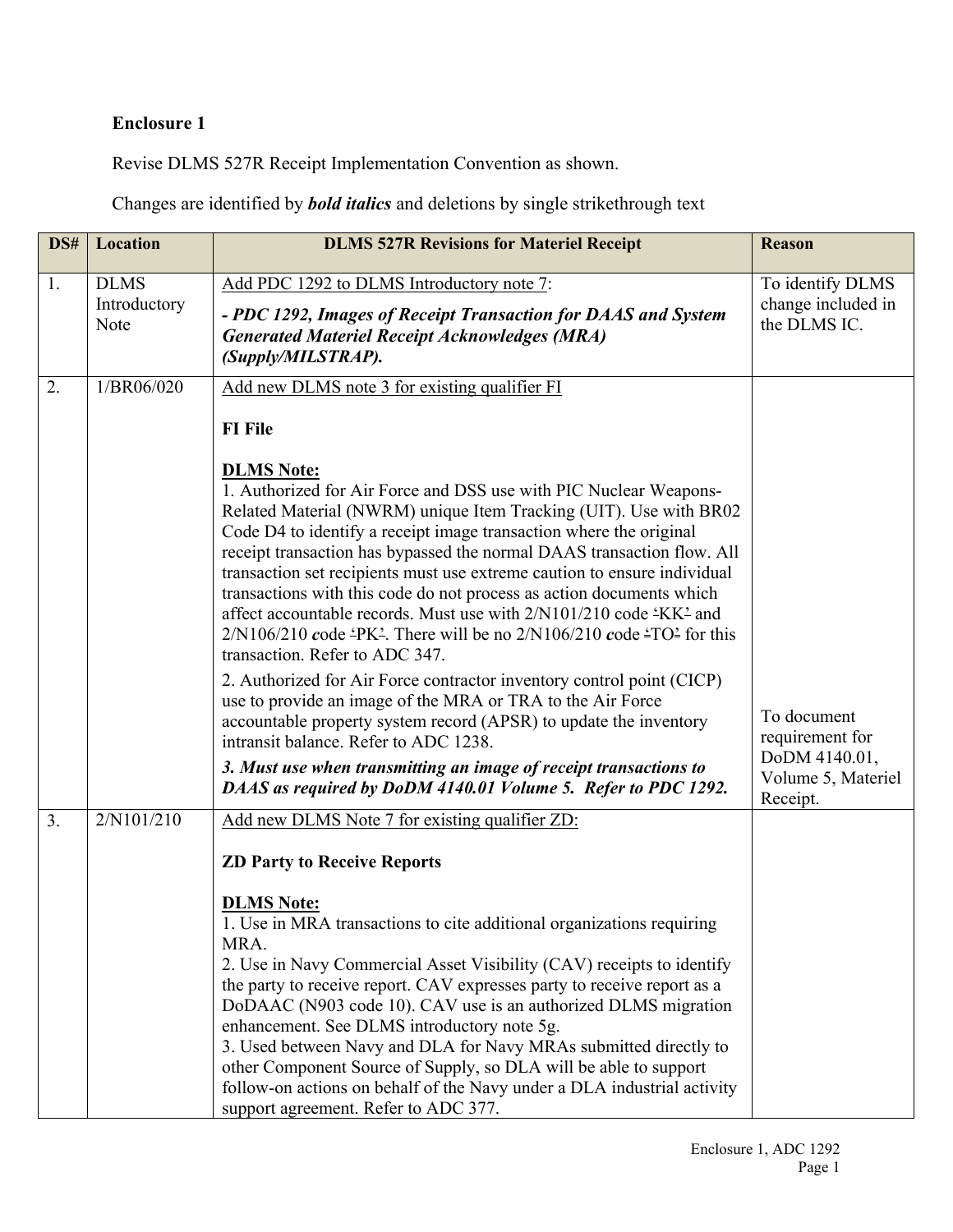| DS# | <b>Location</b> | <b>DLMS 527R Revisions for Materiel Receipt</b>                                                                                                                                                                                                                                                                                                                                                                                                                                                                                                                                                                                                                                                                                                                                                                                                                                                                                                                                                                                                                                                                                                                                                                                                                                                                                                                                                                                                                                                                                                                                                                                                                                                                                                                                                                                            | <b>Reason</b>                                                                                                                                                                                |
|-----|-----------------|--------------------------------------------------------------------------------------------------------------------------------------------------------------------------------------------------------------------------------------------------------------------------------------------------------------------------------------------------------------------------------------------------------------------------------------------------------------------------------------------------------------------------------------------------------------------------------------------------------------------------------------------------------------------------------------------------------------------------------------------------------------------------------------------------------------------------------------------------------------------------------------------------------------------------------------------------------------------------------------------------------------------------------------------------------------------------------------------------------------------------------------------------------------------------------------------------------------------------------------------------------------------------------------------------------------------------------------------------------------------------------------------------------------------------------------------------------------------------------------------------------------------------------------------------------------------------------------------------------------------------------------------------------------------------------------------------------------------------------------------------------------------------------------------------------------------------------------------|----------------------------------------------------------------------------------------------------------------------------------------------------------------------------------------------|
|     |                 | 4. Use in receipt transactions to identify additional organizations<br>requiring notification of receipt when the receipt is related to a PQDR<br>exhibit.<br>5. Disposition Services Field Office uses with disposition services turn-<br>in receipt acknowledgement (TRA) transaction to identify the DoDAAC<br>of the recipient of TRA transaction. This will be the DoDAAC of the<br>activity identified in the disposal turn-in document (DTID) number.<br>Refer to ADC 1111.<br>6. For Air Force GFP accountability, use to identify the Air Force<br>program manager in the accountable property system of record (APSR)<br>when the contractor inventory control point (CICP) must transmit an<br>image of this transaction to a separately maintained property system.<br>Must identify the program manager by RIC. If the program manager<br>DoDAAC does not have an assigned RIC, use the generic Air Force<br>GFP APSR RIC with 2/N106=PK and use a second iteration of the N1<br>loop (repeating Code ZD without 2/N106=PK) to provide the program<br>manager DoDAAC. Use in conjunction with N106 Code PK to provide<br>an image of the MRA or TRA transaction (image is identified by<br>1/BR06/020 Action Code FI) to update inventory intransit balance in the<br>APSR associated with the CICP (identified in 1/N101/070 Code Z4).<br>Refer to ADC 1238.<br>7. Use to provide the image of receipt transactions to DAAS as<br>required by DoDM 4140.01 Volume 5. Authorized DLMS<br>enhancement, see introductory DLMS Note 5.g. Refer to PDC 1292.<br>8. Must use when requesting a system generated MRA. When<br>requesting a system generated MRA via the image of receipt<br>transaction, the originating system will need a second loop to identify<br>the RIC where the MRA should be directed. Refer to PDC 1292. | Supports the DoDM<br>4140.01, Volume 5,<br>requirement for a<br>Materiel Receipt<br>image transaction.<br><b>Allows Components</b><br>to cite the recipient<br>of a system<br>generated MRA. |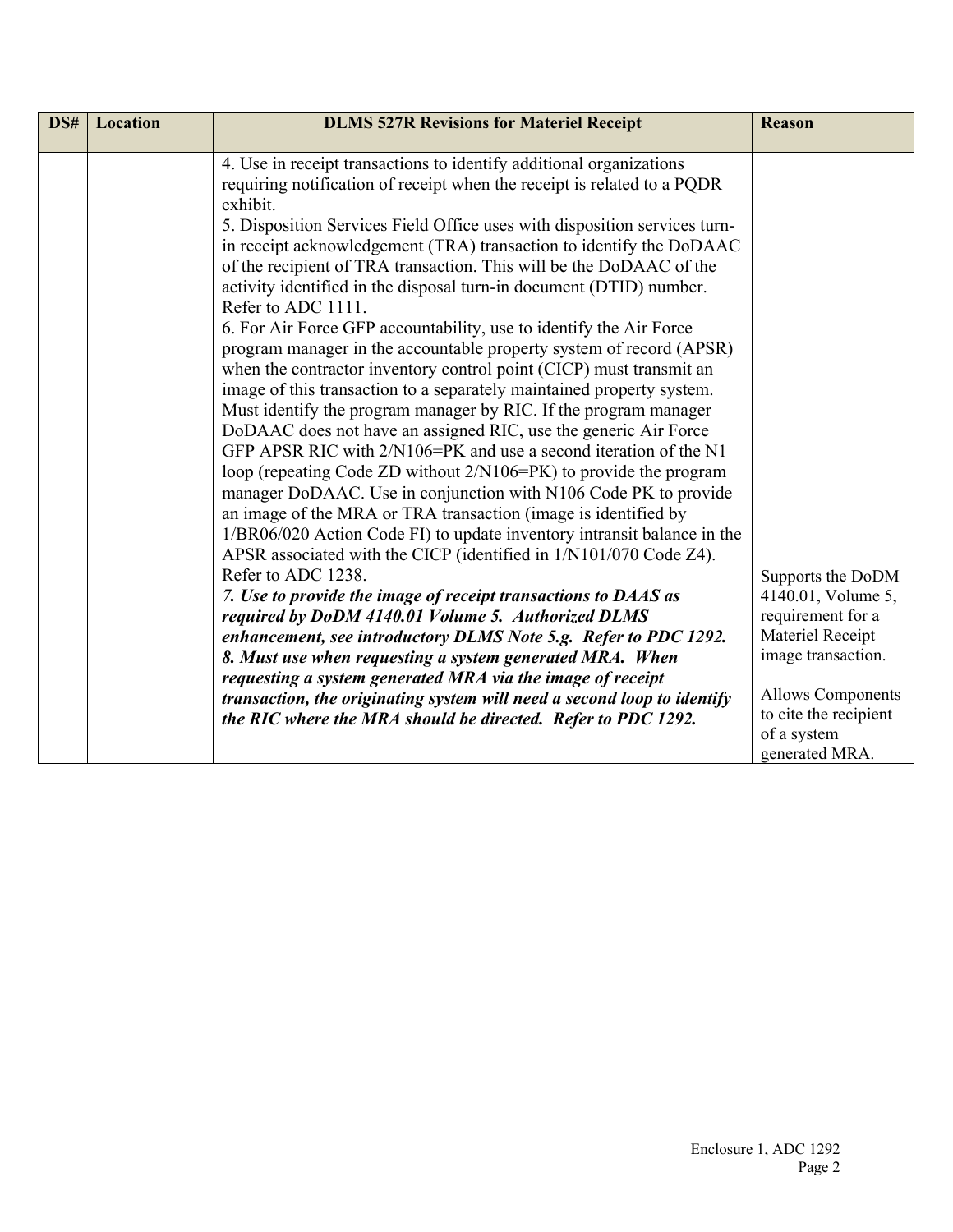| DS# | <b>Location</b> | <b>DLMS 527R Revisions for Materiel Receipt</b>                                                                                                                                                                                                                                                                                                                                                                                                                                                                                                                                                                                                                                                                                                                                                                                                                                                                                                                                                                                                                                                                                                                                                                                                                                                                                                                        | <b>Reason</b>                                                                                        |
|-----|-----------------|------------------------------------------------------------------------------------------------------------------------------------------------------------------------------------------------------------------------------------------------------------------------------------------------------------------------------------------------------------------------------------------------------------------------------------------------------------------------------------------------------------------------------------------------------------------------------------------------------------------------------------------------------------------------------------------------------------------------------------------------------------------------------------------------------------------------------------------------------------------------------------------------------------------------------------------------------------------------------------------------------------------------------------------------------------------------------------------------------------------------------------------------------------------------------------------------------------------------------------------------------------------------------------------------------------------------------------------------------------------------|------------------------------------------------------------------------------------------------------|
| 4.  | 2/N106/210      | Add new DLMS Note 5 to existing qualifier PK and renumber existing<br>Note 5 as Note 6, and update DLMS Note to existing qualifier TO:<br>PK Party to Receive Copy                                                                                                                                                                                                                                                                                                                                                                                                                                                                                                                                                                                                                                                                                                                                                                                                                                                                                                                                                                                                                                                                                                                                                                                                     |                                                                                                      |
|     |                 | 1. Use when appropriate to send an information copy of the transaction<br>to a Component UIT registry. For use with N101 Code KK.<br>2. Authorized DLMS enhancement for Air Force and DSS use with PIC<br>NWRM UIT. For PIC UIT, must use in conjunction with 2/N101 Code<br>KK and 1/BR06/20 Action Code FI and cite the applicable Routing<br>Identifier in 2/N103.<br>3. Use to provide a copy of the receipt to Product Data Reporting and<br>Evaluation Program-Automated Information System (PDREP-AIS) for<br>PQDR exhibit tracking when the PQDR Report Control Number<br>(RCN) is included. For use with N101 Code ZD and DoDAAC N45112.<br>Refer to ADC 1007.<br>4. For Air Force GFP accountability, use with N101 Code ZD to provide<br>an image of an MRA or TRA to the APSR. Do not use N101 Code TO<br>with Air Force CICP MRA and TRA image transactions to the APSR.<br>5. Use to provide an image of receipt transactions to DAAS as required<br>by DoDM 4140.01 Volume 5.<br>6. Must use when requesting a system generated MRA. Use in<br>combination with 1/BR06/020 Action Code FI, N101 Code ZD, and<br>N106 Code PK. Refer to PDC 1292.<br>57. Except as noted above, Authorized DLMS enhancement as noted<br>above for specific implementations; see introductory DLMS note 5g.<br>For all other applications, see introductory DLMS note 5a. | Supports the DoDM<br>4140.01 Volume 5<br>requirement for a<br>Materiel Receipt<br>image transaction. |
|     |                 | <b>TO Message TO</b><br><b>DLMS</b> Note:<br>Must use with the appropriate 2/N101/210 code to indicate the<br>organization cited in N104 is receiving the transaction, except when                                                                                                                                                                                                                                                                                                                                                                                                                                                                                                                                                                                                                                                                                                                                                                                                                                                                                                                                                                                                                                                                                                                                                                                     | <b>Allows Components</b><br>to cite who will<br>receive the system<br>generated MRA.                 |
|     |                 | N106 Code PK is authorized for use to provide information copies or<br>images of the transaction to the party to receive copy, and TO is not<br>required.                                                                                                                                                                                                                                                                                                                                                                                                                                                                                                                                                                                                                                                                                                                                                                                                                                                                                                                                                                                                                                                                                                                                                                                                              |                                                                                                      |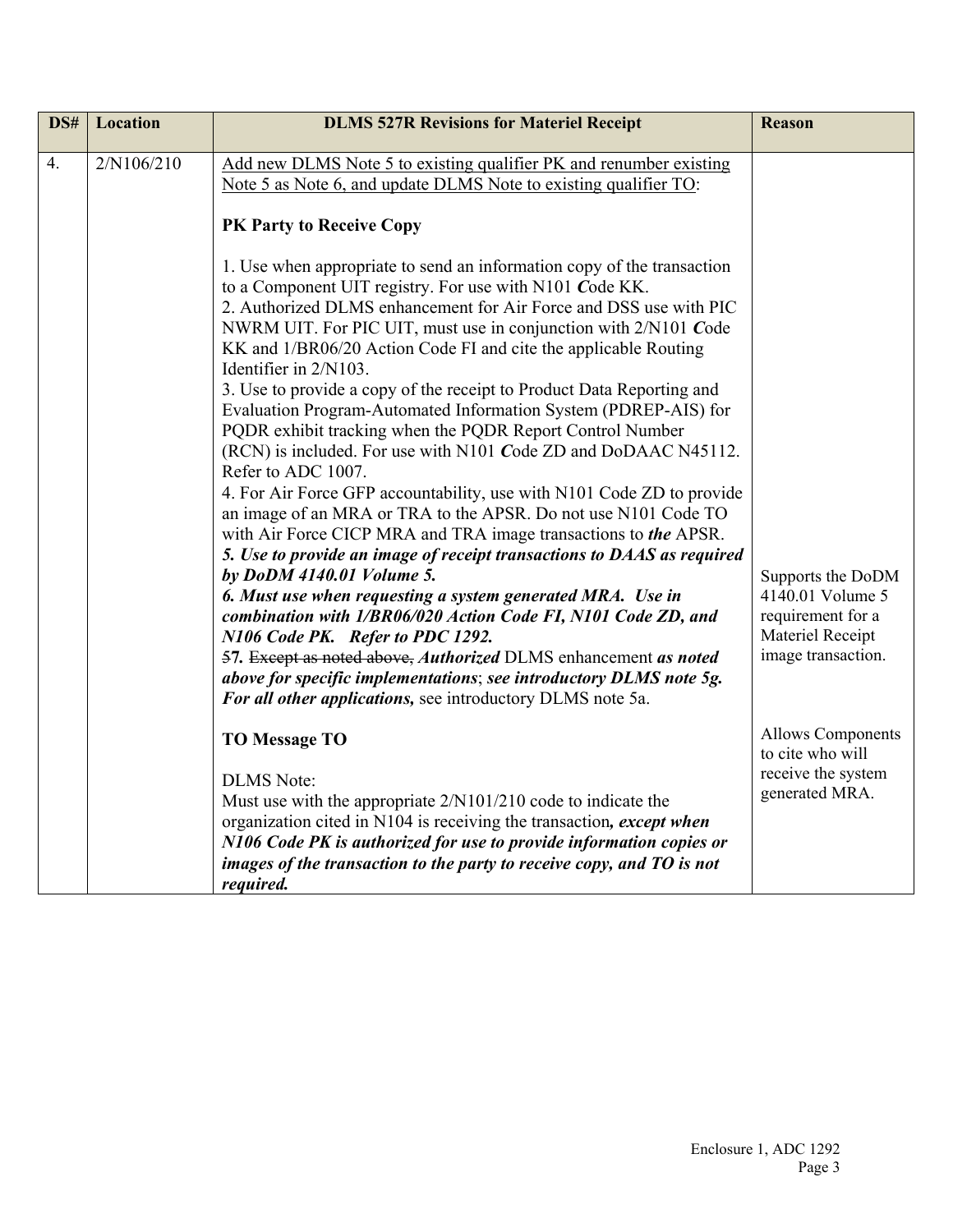### **Enclosure 2**

#### **Defense Logistics Manual (DLM) 4000.25**

#### **A. Volume 2, Supply Standards and Procedures**

Make the following changes to Volume 2. Additions are shown by *red bold italics*

#### **Chapter 13, Materiel Receipt**

#### C13.1. GENERAL

## C13.1.1. Purpose

*C13.1.1.1. Wholesale Level Receipt Processing.* This chapter prescribes standard procedures for processing *wholesale* materiel receipt information between *inventory control points (ICP)* and storage activities, and between losing inventory managers (LIM) and gaining inventory managers (GIM). The procedures require expeditious showing of assets in the property accountability records and related financial accounts. Documentation covering consignment of materiel to storage activities is prescribed in other DoD and DoD Component regulations. These documents are used, together with information developed by inspection and classification procedures, as source data for documenting transactions in terms of this manual. The distribution of disbursement, procurement, and transportation documentation by storage activities is also governed by existing regulations and is, therefore, not a consideration here.

*C13.1.1.2. Image of Receipt Transactions for Wholesale Assets. As required by DoDM 4140.01, Volume 5, Delivery of Materiel, DoD Component must transmit the image of receipt for materiel received from wholesale where the Component does not need to report the receipt of assets to an external automated information system (AIS) via DAAS. This requirement applies to lateral redistribution and depot level reparable orders directed by the ICP or integrated materiel manager as well as organic or commercial items shipped directly from maintenance.*

#### **Chapter 10, Materiel Receipt Acknowledgement**

#### *Preceding text not shown*

*C10.11. Use of System Generated MRAs. When appropriate, DoD Components may opt to use DAAS services to create and transmit a system generated MRA on their behalf. DoD policy requires DoD Components to implement the MRA process in their respective AIS. The use of system generated MRAs is an alternative for Components unable to generate MRAs on their own systemically.*

*C10.11.1. The use of system generated MRAs allow prompt submission of the receipt acknowledgement when a system is otherwise unable to transmit an MRA as required by this chapter. The Component must transmit the image of receipt transaction in real time to ensure the system generated MRA complies with the MRA time standards. The use of a*